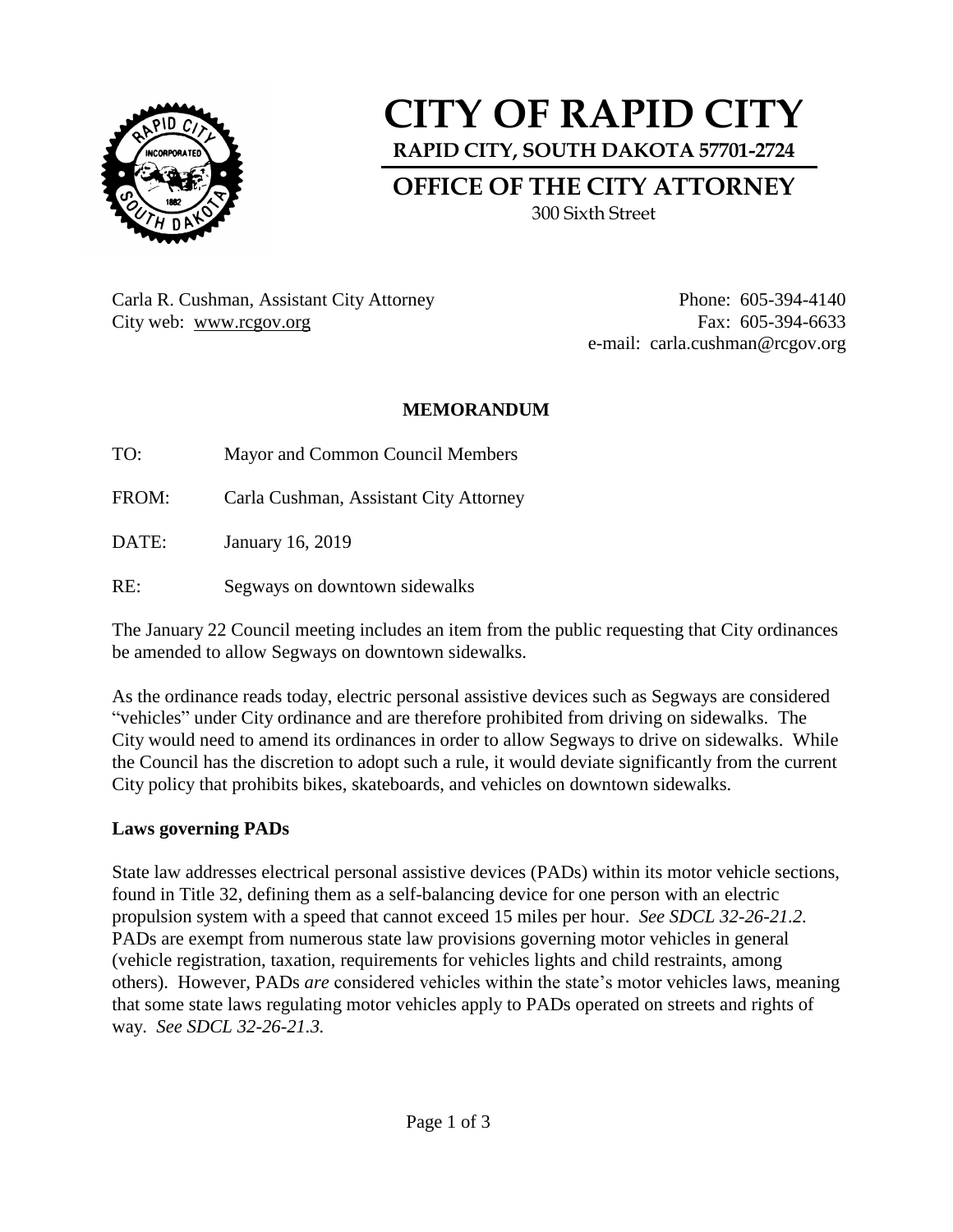The City does not have an ordinance that specifically regulates or defines Segways or personal assistive devices. Instead, as the ordinances are written today, PADs would fall within the motor vehicle definitions, which govern the use within the City of all "self-propelled" devices. *RCMC 10.04.180*. 1

Please note that to the extent that disabled or handicapped people utilize assistive devices such as electric wheelchairs on sidewalks or elsewhere in the City, such use is not in any way limited by these City ordinances. The Council's decision on this particular request would not alter, and does not concern, use of assistive devices by disabled or handicapped individuals, who fall within the Americans with Disabilities Act and other state and federal laws.

## **Laws governing sidewalks**

State law prohibits driving on the sidewalk for any vehicle "other than a bicycle or an electric personal assistive device," but then gives municipalities the authority to "restrict a bicycle or an electric personal assistive device from operating upon a sidewalk." *SDCL 32-26-21.1.*  Elsewhere, state law authorizes a city to regulate the use of its sidewalks and streets, including riding and driving on sidewalks and practices which have "a tendency to annoy persons frequenting" the sidewalk. *SDCL 9-30-2.* 

Based on these statutes, Rapid City has adopted specific regulations governing sidewalk use. First, the definition for sidewalk states that it is the portion of a street between the curb an adjacent property lines "set aside for the use of pedestrians," which is further defined as "any person afoot." *RCMC 10.04.340; 10.04.240.* Accordingly, the code prohibits bike operation on sidewalks within the Central Business District, and it gives the Traffic Engineer further discretion to prohibit bicycles on any sidewalk or roadway in any other location. *RCMC 10.64.210.* Rapid City also prohibits motor vehicles from stopping, standing, or parking on a sidewalk except in emergency situations, and vehicles may not park across a sidewalk or within a sight triangle. *RCMC 10.40.020.A.7; RCMC 10.40.200.4.*

The City further regulates sidewalk activities within the downtown area. In addition to prohibiting bicycles on downtown sidewalks, as described above, skateboard use is prohibited anywhere within a designated downtown area between East Boulevard and West Boulevard, including sidewalks and streets. *RCMC 10.52.010.* What City ordinance *does* allow on downtown sidewalks are stationary items such as sidewalk vendors and sidewalks cafes. *RCMC 12.12.030, 12.12.040 (applying to area between East and West Boulevards).*

 $\overline{a}$ <sup>1</sup> Notably, PADs do not fall within today's City's bicycle ordinances in Section 10.64, which defines "bicycle" as a vehicle "propelled solely by human power." *RCMC 10.64.010.* Please note that this definition of bicycle as selfpropelled is different from the code provisions regulating bicycles in the parks; those ordinances were amended in 2018 to include e-bikes in the definition of bicycles which are allowed to operate on City parks and trails. *RCMC 12.24.050.* If someone wanted to use PADs within the parks, that ordinance would need to be further amended to allow such a use.